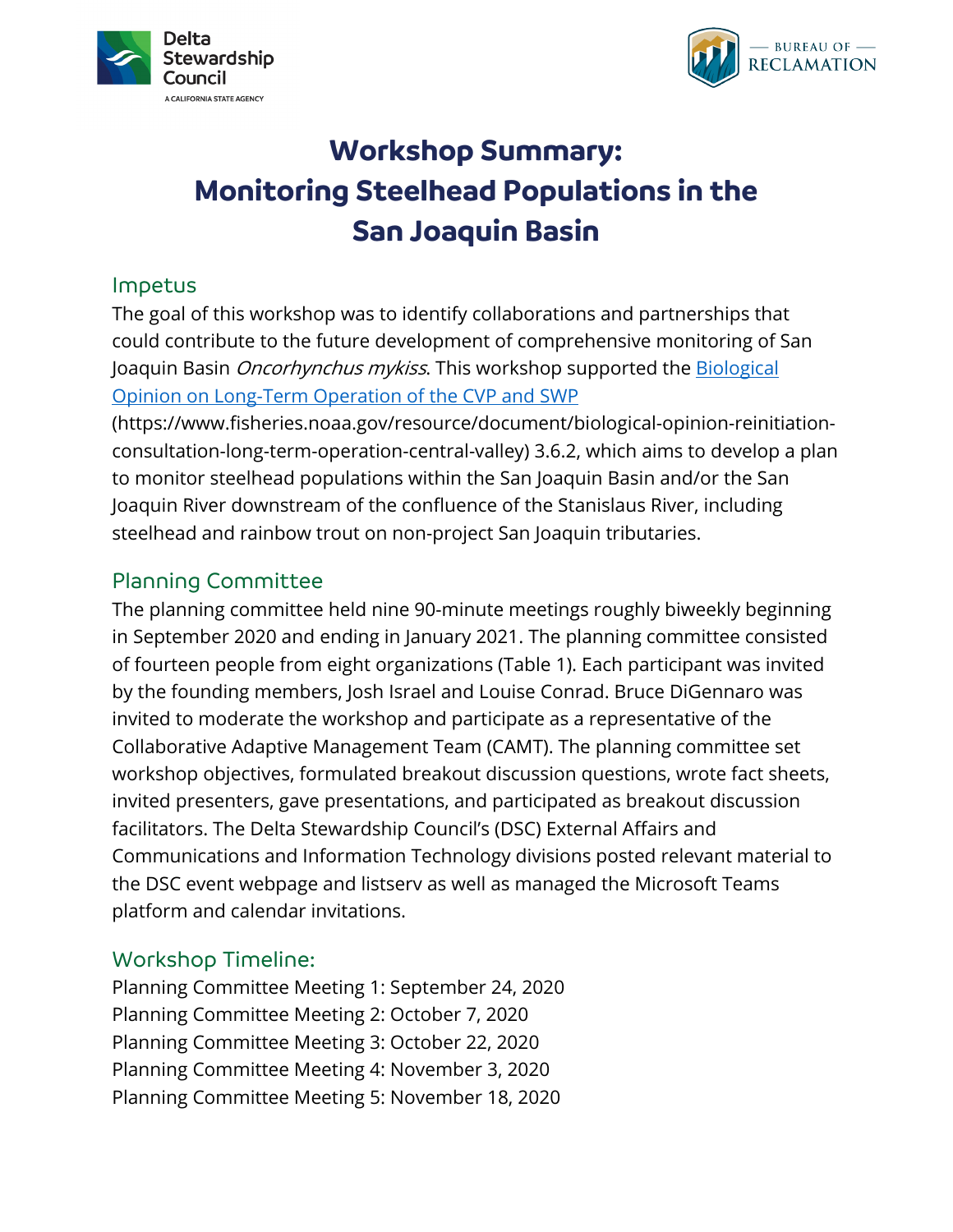Listserv Announcement – Save the Date and Registration: November 23, 2020 Planning Committee Meeting 6: December 2, 2020 Planning Committee Meeting 7: December 17, 2020 Planning Committee Meeting 8: January 12, 2021 Listserv Announcement – Agenda: January 19, 2021 Mural training: January 22, 2021 Planning Committee Meeting 9: January 27, 2021 Listserv Announcement – Registration reminder: February 2, 2021 Registration closed: February 8, 2021 Registration confirmation and fact sheet announcement: February 9, 2021 Microsoft Teams invitation: February 10, 2021 Facilitator & note taker training: February 11, 2021 Workshop: February 17, 18, and 19, 2021 Workshop videos posted: February 22, 2021

#### **Table 1. Planning committee members.**

| <b>Agency/Organization</b>                     | <b>Name</b>            |
|------------------------------------------------|------------------------|
| <b>US Bureau of Reclamation</b>                | <b>Michael Beakes</b>  |
| <b>NOAA Fisheries</b>                          | <b>Howard Brown</b>    |
| The Metropolitan Water District of Southern CA | <b>Alison Collins</b>  |
| <b>Delta Science Program</b>                   | Louise Conrad          |
| <b>Delta Science Program</b>                   | Henry DeBey            |
| <b>Essex Partnership</b>                       | <b>Bruce DiGennaro</b> |
| <b>Delta Science Program</b>                   | Theodore Flynn*        |
| <b>Delta Science Program</b>                   | Pascale Goertler       |
| <b>US Bureau of Reclamation</b>                | Joshua Israel          |
| <b>CA Dept. of Fish &amp; Wildlife</b>         | Ryon Kurth             |
| <b>US Fish &amp; Wildlife Service</b>          | Jeffrey Mclain         |
| <b>CA Dept. of Fish &amp; Wildlife</b>         | Jonathan Nelson        |
| The Metropolitan Water District of Southern CA | <b>Corey Phillis</b>   |
| <b>CA Dept. of Water Resources</b>             | Kevin Reece            |

\* Ted Flynn is now employed by the CA Dept. of Water Resources

### Fact Sheets

Topics and authors for relevant fact sheets were chosen by the planning committee. These documents were written over a period of six weeks, reviewed by the planning committee, given consistent formatting by DSC Communications, made compliant with the Americans with Disabilities Act by DSC staff (Rachael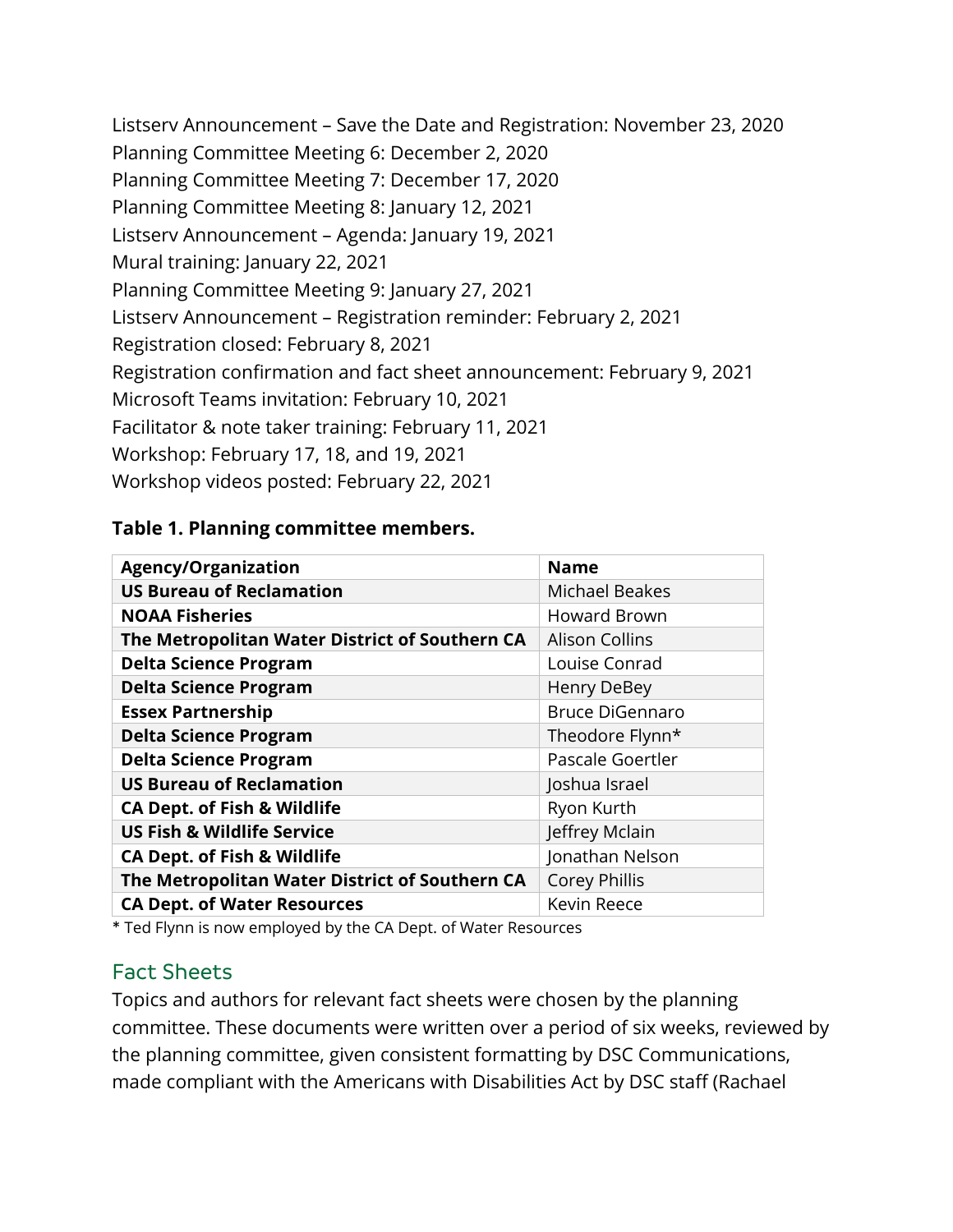Klopfenstein and Lynn Takata), and published on the DSC's event webpage on February 8, 2021. The suggested citation and links to the four fact sheets are:

- Israel, J., Brown, H. and Conrad L. 2021. Workshop Objectives and Regulatory [Background.](https://deltacouncil.ca.gov/pdf/science-program/fact-sheets/2021-02-03-monitoring-steelhead-populations-workshop-objectives-and-regulatory-background.pdf) In Monitoring Steelhead Populations in the San Joaquin Basin. Edited by Delta Science Program - Stewardship Council, Joint Delta Science Program - U.S. Bureau of Reclamation Workshop, Sacramento, CA. DOI: [10.13140/RG.2.2.33390.33606](doi:%2010.13140/RG.2.2.33390.33606) (https://deltacouncil.ca.gov/pdf/scienceprogram/fact-sheets/2021-02-03-monitoring-steelhead-populationsworkshop-objectives-and-regulatory-background.pdf)
- Beakes, M., Bilski, R., Mattias, B., Byrne, B., Vick P. and Goertler P. 2021 [Oncorhynchus mykiss Monitoring and Research Gap Analysis.](https://deltacouncil.ca.gov/pdf/science-program/fact-sheets/2021-02-03-monitoring-steelhead-populations-monitoring-and-research-gap-analysis.pdf) In Monitoring Steelhead Populations in the San Joaquin Basin. *Edited by* Delta Science Program - Delta Stewardship Council, Joint Delta Science Program – U.S. Bureau of Reclamation Workshop, Sacramento, CA. [DOI:](https://www.researchgate.net/publication/350022376_Monitoring_Steelhead_Populations_in_the_San_Joaquin_Basin_-Oncorhynchus_mykiss_Monitoring_and_Research_Gap_Analysis?channel=doi&linkId=604bf81f299bf13c4f011857&showFulltext=true)  [10.13140/RG.2.2.29383.21927](https://www.researchgate.net/publication/350022376_Monitoring_Steelhead_Populations_in_the_San_Joaquin_Basin_-Oncorhynchus_mykiss_Monitoring_and_Research_Gap_Analysis?channel=doi&linkId=604bf81f299bf13c4f011857&showFulltext=true) (https://deltacouncil.ca.gov/pdf/scienceprogram/fact-sheets/2021-02-03-monitoring-steelhead-populationsmonitoring-and-research-gap-analysis.pdf)
- Beakes, M. and Phillis, C. 2021. Life-History Variation in Oncorhynchus [mykiss.](https://deltacouncil.ca.gov/pdf/science-program/fact-sheets/2021-02-04-monitoring-steelhead-populations-life-history-variation.pdf) In Monitoring Steelhead Populations in the San Joaquin Basin. Edited by Delta Science Program - Delta Stewardship Council, Joint Delta Science Program - U.S. Bureau of Reclamation Workshop, Sacramento, CA. DOI: [10.13140/RG.2.2.15438.79685](https://www.researchgate.net/publication/350889569_Monitoring_Steelhead_Populations_in_the_San_Joaquin_Basin_-Life-History_Variation_in_Oncorhynchus_mykiss?channel=doi&linkId=60787db12fb9097c0ce97c18&showFulltext=true) (https://deltacouncil.ca.gov/pdf/scienceprogram/fact-sheets/2021-02-04-monitoring-steelhead-populations-lifehistory-variation.pdf)
- Ellrott, B., Brown H. and Johnson, R. California Central Valley Steelhead [Distinct Population Segment.](https://deltacouncil.ca.gov/pdf/science-program/fact-sheets/2021-02-04-california-central-valley-steelhead-distinct-population-segment-factsheet.pdf) In Monitoring Steelhead Populations in the San Joaquin Basin. *Edited by* Delta Science Program - Delta Stewardship Council, Joint Delta Science Program – U.S. Bureau of Reclamation Workshop, Sacramento, CA. DOI: [10.13140/RG.2.2.30997.04329](https://www.researchgate.net/publication/350890727_California_Central_Valley_Steelhead_Distinct_Population_Segment_Factsheet_Author_List_California_Central_Valley_Steelhead_Distinct_Population_Segment_DPS_Definition?channel=doi&linkId=6078b2bd2fb9097c0ce983da&showFulltext=true) (https://deltacouncil.ca.gov/pdf/science-program/fact-sheets/2021-02-04 california-central-valley-steelhead-distinct-population-segment-factsheet.pdf)

# Registration

254 people from 72 different institutions registered for the meeting. The largest blocs of registrants were state (79) and federal (73) employees (Figure 1). Most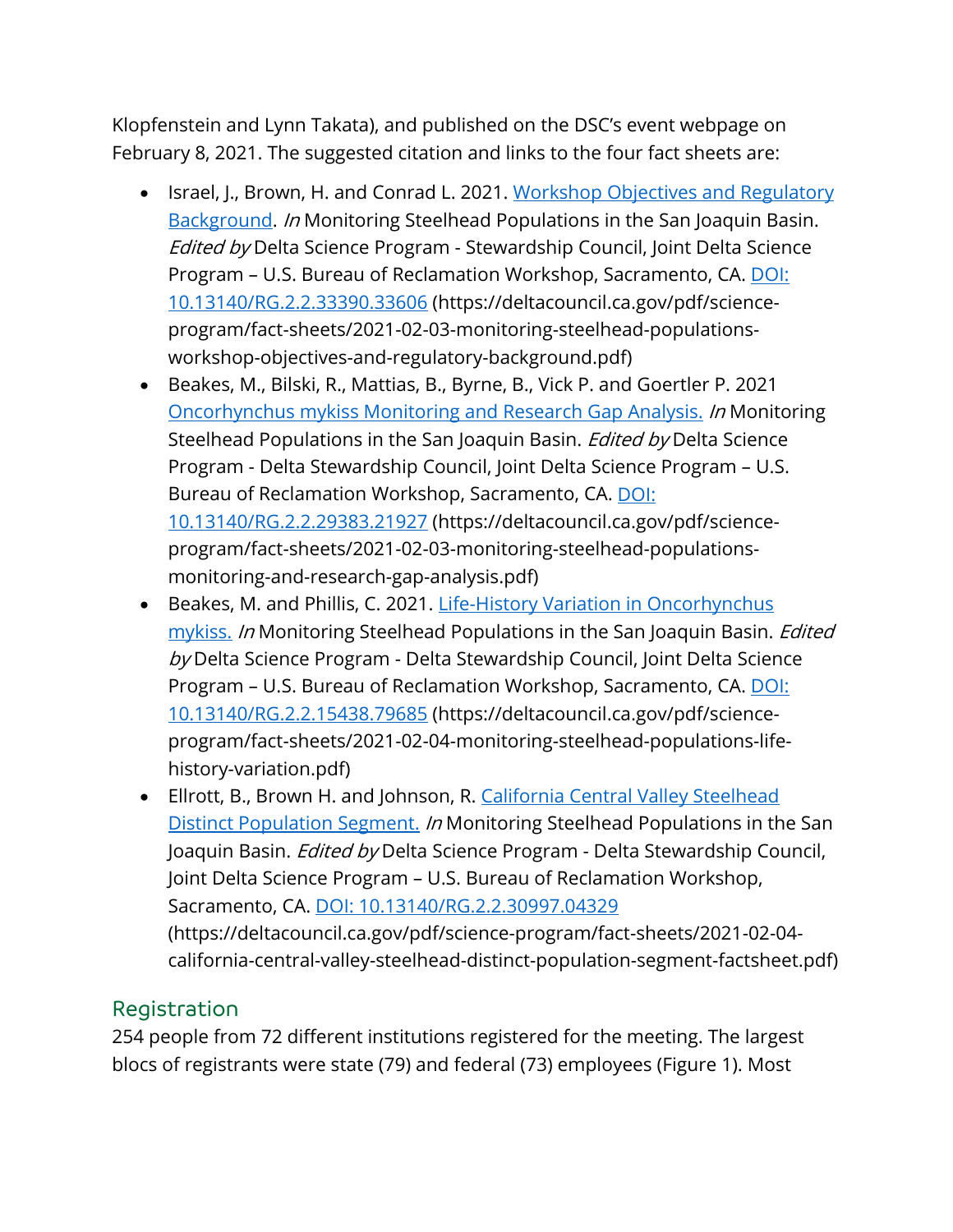

registrants who reported relevant expertise described themselves as experienced steelhead scientists (Figure 2) with backgrounds in steelhead monitoring (Figure 3).

**Figure 1. The number of registrants by institution type (top six are shown).** 

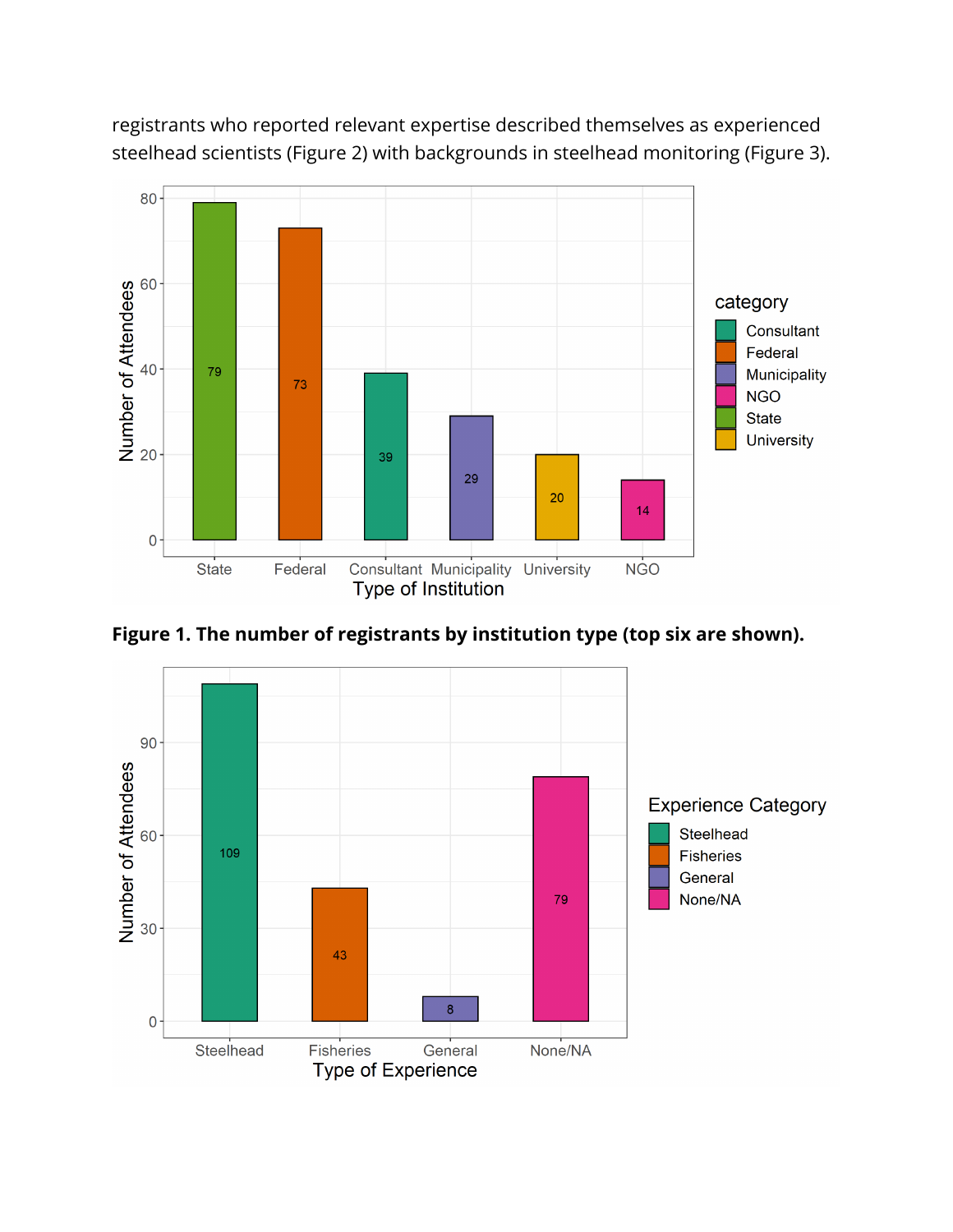

**Figure 2. The relevant experience reported upon registration.** 

**Figure 3. Within the group that reported steelhead experience upon registration the type of experience, further refined into categories: analysis, management, or monitoring. Some individuals reported experience in several categories.**

# Attendance

Online attendance via Microsoft Teams remained consistent throughout the workshop, ranging from 182 people on Day 1 (2/17/2021) to 162 people on Day 3 (2/19/2021). 173 people attended Day 2 (2/18/2021).

# Presentations

Presentations were given from nine to eleven each morning. See this link to the [agenda](https://deltacouncil.ca.gov/pdf/science-program/agenda/2021-01-15-steelhead-agenda.pdf) (https://deltacouncil.ca.gov/pdf/science-program/agenda/2021-01-15- steelhead-agenda.pdf) for more details on each presentation. [Day 1](https://www.youtube.com/watch?v=bVurhXbRQ_o&list=PLqTHCliW1Hhqxr8j1i6DcUJsH5LHtPzpf&index=1) presentations (https://www.youtube.com/watch?v=bVurhXbRQ\_o&list=PLqTHCliW1Hhqxr8j1i6DcU JsH5LHtPzpf) and [Day 2](https://www.youtube.com/watch?v=DaqeF5SYS84&list=PLqTHCliW1Hhqxr8j1i6DcUJsH5LHtPzpf&index=2) presentations

(https://www.youtube.com/watch?v=DaqeF5SYS84&list=PLqTHCliW1Hhqxr8j1i6DcU JsH5LHtPzpf&index=2) of the workshop reviewed the management challenges and monitoring framework for *O. mykiss* and gave participants the opportunity to discuss historic and ongoing  $O$ . mykiss monitoring programs. For  $\frac{day}{3}$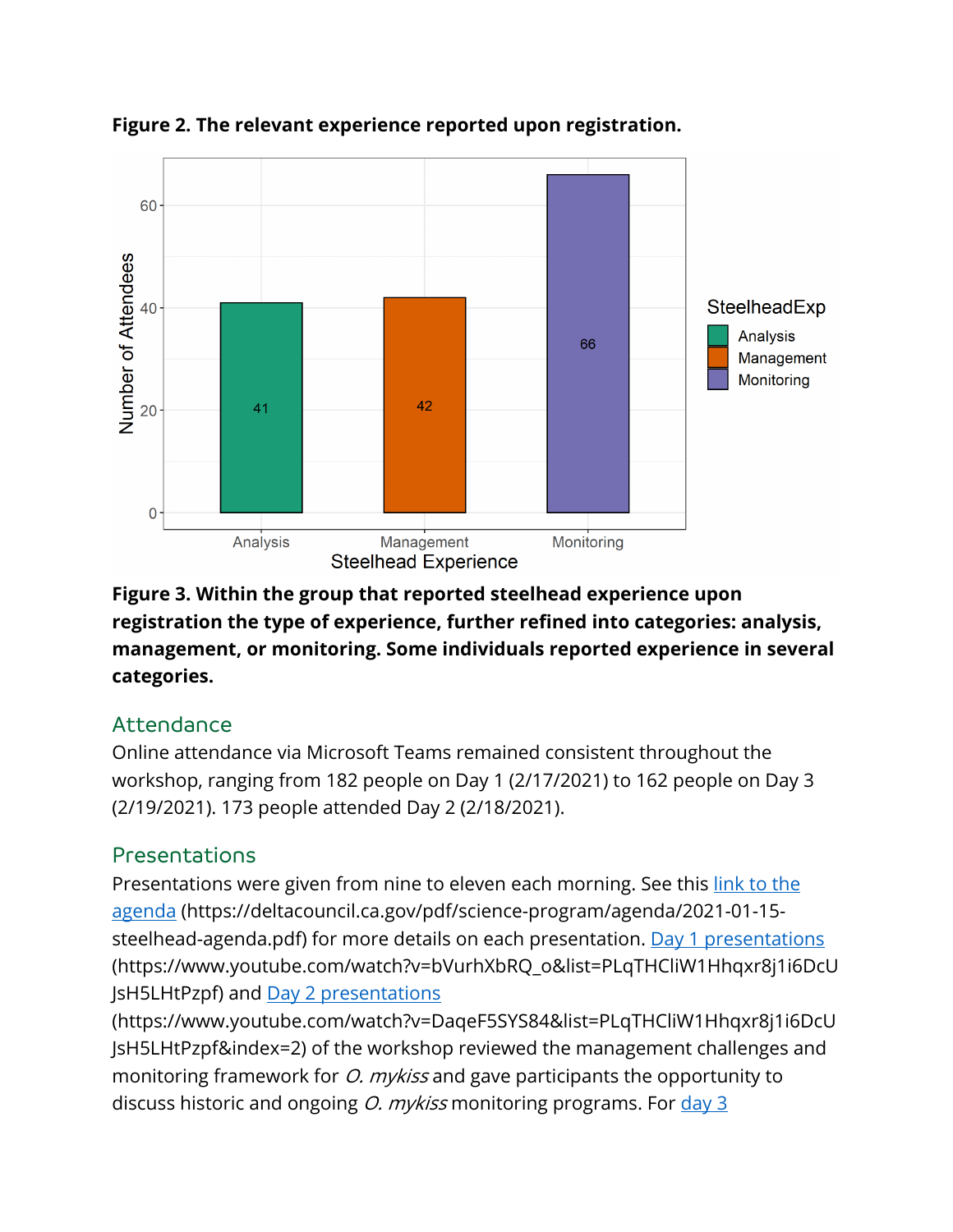#### presentations

(https://www.youtube.com/watch?v=2cZ5RHaX9UA&list=PLqTHCliW1Hhqxr8j1i6Dc UJsH5LHtPzpf&index=3), participants explored analytical approaches for measuring the impact of management actions on San Joaquin Basin steelhead, identifying what information is necessary, how to gather that information, and what spatial and temporal extent is required.

### Breakout Discussion Sessions

Breakout discussion sessions were held every afternoon from eleven thirty to twelve thirty. Attendees discussed the questions listed in the agenda in a virtual collaborative workspace using Microsoft Teams and [Mural](https://www.mural.co/) (https://www.mural.co/). Twenty workshop participants from eight organizations volunteered as breakout session facilitators and note takers (Table 2), for a total of ten pairs, one in each of the ten breakout sessions. Access to Mural and brainstorming templates were provided by DSC to aid in virtual collaborative interactions.

| <b>Facilitator</b>      | <b>Note taker</b>      |
|-------------------------|------------------------|
| Barbara Byrne           | Henry DeBey            |
| <b>Monica Guiterrez</b> | <b>Daniel Martinez</b> |
| Jeffrey Mclain          | Eva Bush               |
| <b>Michael Beakes</b>   | Rafael Silberblatt     |
| Joshua Israel           | Rachael Klopfenstein   |
| <b>Bruce DiGennaro</b>  | Savanah Bell           |
| <b>Alison Collins</b>   | Kristie Okimoto        |
| Terra Alpaugh           | Page Vick              |
| Jonathan Nelson         | Sharon Hu              |
| Mary Beth Day           | <b>William Foster</b>  |

#### **Table 2. Breakout discussion session facilitator and note taker pairs.**

### Key Takeaways from Breakout Discussion Sessions

Management Challenges (Day 1)

- Sampling Methodology
	- o A diversity of approaches is needed ("Everything works sometimes, nothing works all the time"). There is a need for consistent sampling, but the same methodology may not work in all locations.
	- o Management needs/decisions must be clear to tailor sampling methods and understand what data "messy-ness" is acceptable.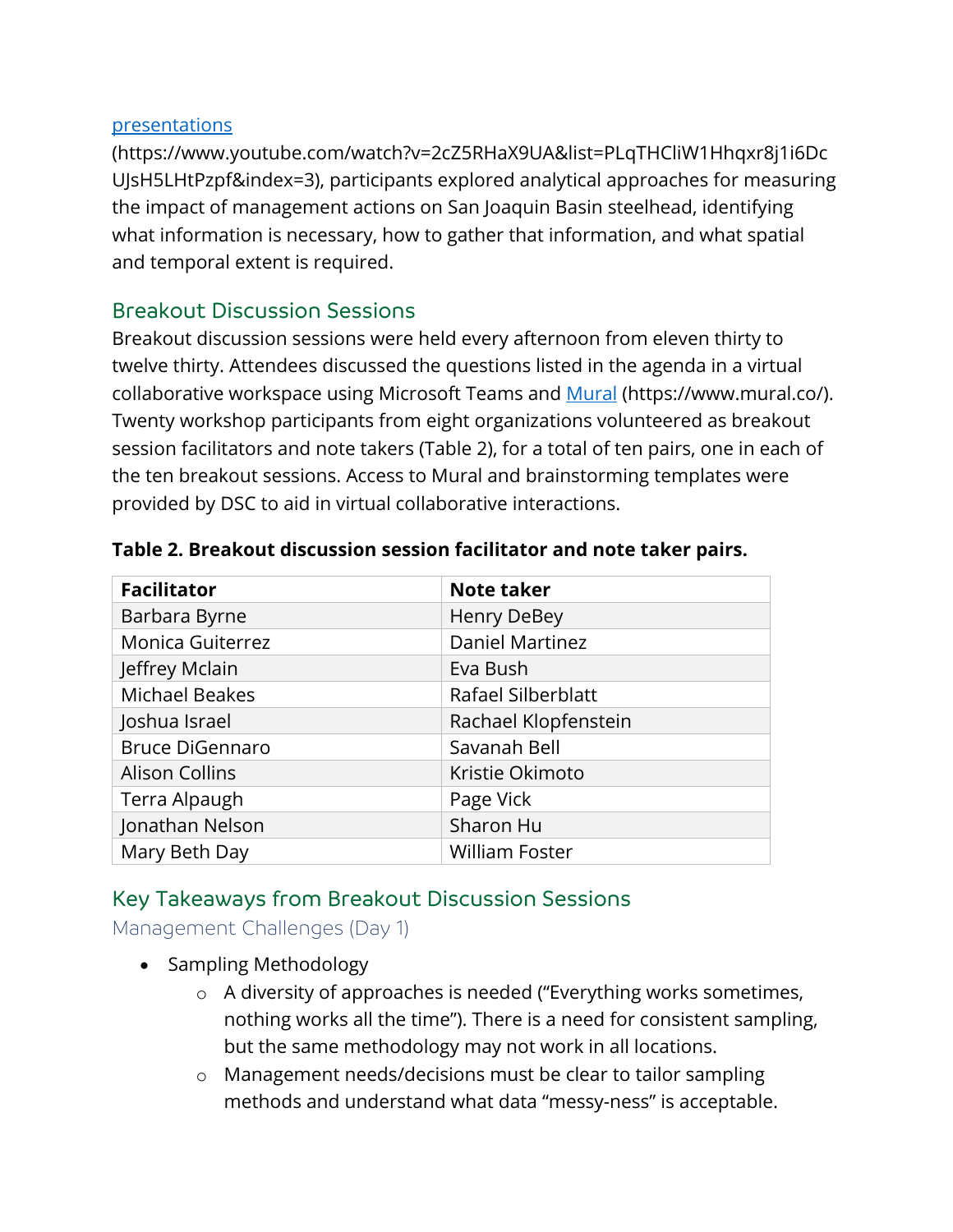- o Existing methodology is sometimes well-suited for Chinook Salmon, but not necessarily Steelhead.
- o Variable life histories of Steelhead add complexity to the monitoring needs.
- o Sometimes the populations are small, making it necessary to put forth a lot of effort to detect the fish.
- Access
	- o It can be difficult to gain access to all areas that are desirable for a monitoring framework; a lot of watershed area is on private land
	- o There may be a mismatch between when quality data can be collected and when those data are needed.
	- o Difficult to design permits for sampling both anadromous and resident life histories
- Funding
	- o Need for sustained funding
	- o Limited staff

### Monitoring Framework (Day 2)

- There is a need for basin-wide coordination, such as:
	- o Partnerships with multiple stakeholders
	- o Clear reporting milestones
	- o Sharing information on successful methodology
	- o A centralized data repository and access to historical data
	- o Standardization and/or consistency across the monitoring program and locations with an analytical framework to bridge different monitoring programs
- There are many data and analysis needs, such as:
	- o The development of a life cycle model
	- o Age structure
	- o Ault abundance
	- o Juvenile out-migration and out-migration survival
	- o Efficiency estimates with an analytical framework to translate catch into abundance
	- o Resident contribution to the anadromous spawner population
		- **Understanding the hatchery influence on life history diversity**
	- o Movement and/or connectivity between rivers and hatcheries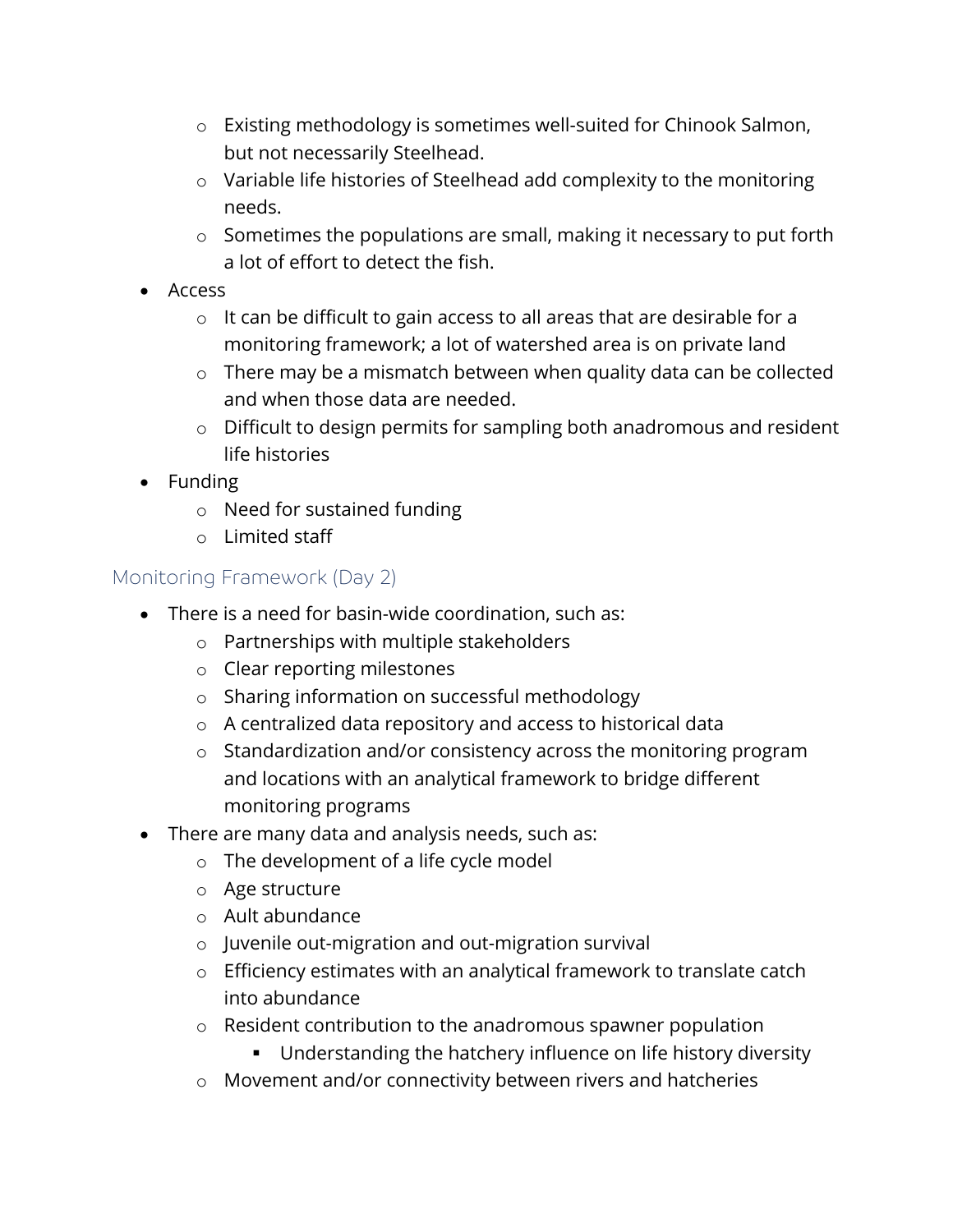- o Limiting environmental factors
	- **Mortality bottlenecks**
	- Thermal tolerance
	- Response to habitat restoration

### Analytical Approaches to Measuring Management Actions (Day 3)

- Establish benchmarks and clear goals: including governance structure, funding, decision makers and legal authority.
- Design of research questions and analysis prior to data collection (risk aversion should not drive planning and work must be done to reduce uncertainties – hypothesis development and conceptual models).
- Fundamental information to improve knowledge and options for monitoring:
	- o adult spawning populations (targeting steelhead not Chinook)
	- o determining anadromy vs. residency
		- What is driving anadromy?
		- How variable is anadromy/those drivers across the landscape?
	- o Juvenile production in core watersheds
		- Outmigration population
		- Smolt survival thresholds
		- Spatial distribution of juveniles
		- **Effort estimates**
- Synthesis of existing conditions. Characterize what we know.
- Coordination and communication: address inter-agency partnerships, goals, tasks, accomplishments, and data sharing.
- Enhance current monitoring:
	- o Data prioritization with achievable and focused criteria
	- o Life-stage specific monitoring
	- o Standardization (complementary suite of gears with paired studies in different watersheds)
	- o Adaptive framework with new technology

# Digital Communication

The Council promoted the Workshop through its [website](https://deltacouncil.ca.gov/)

(https://deltacouncil.ca.gov/), [listserv \(https://deltacouncil.ca.gov/latest-news\)](https://deltacouncil.ca.gov/latest-news), social media [\(Twitter,](https://twitter.com/deltacouncil) [Facebook,](https://www.facebook.com/Delta-Stewardship-Council-137873226259597/) and [Instagram\)](https://www.instagram.com/deltastewardshipcouncil/), and partner newsletters. Materials (e.g., a save the date flyer, registration web page, agenda, fact sheets, and video recording) were hosted on the event calendar [web page](https://deltacouncil.ca.gov/events)